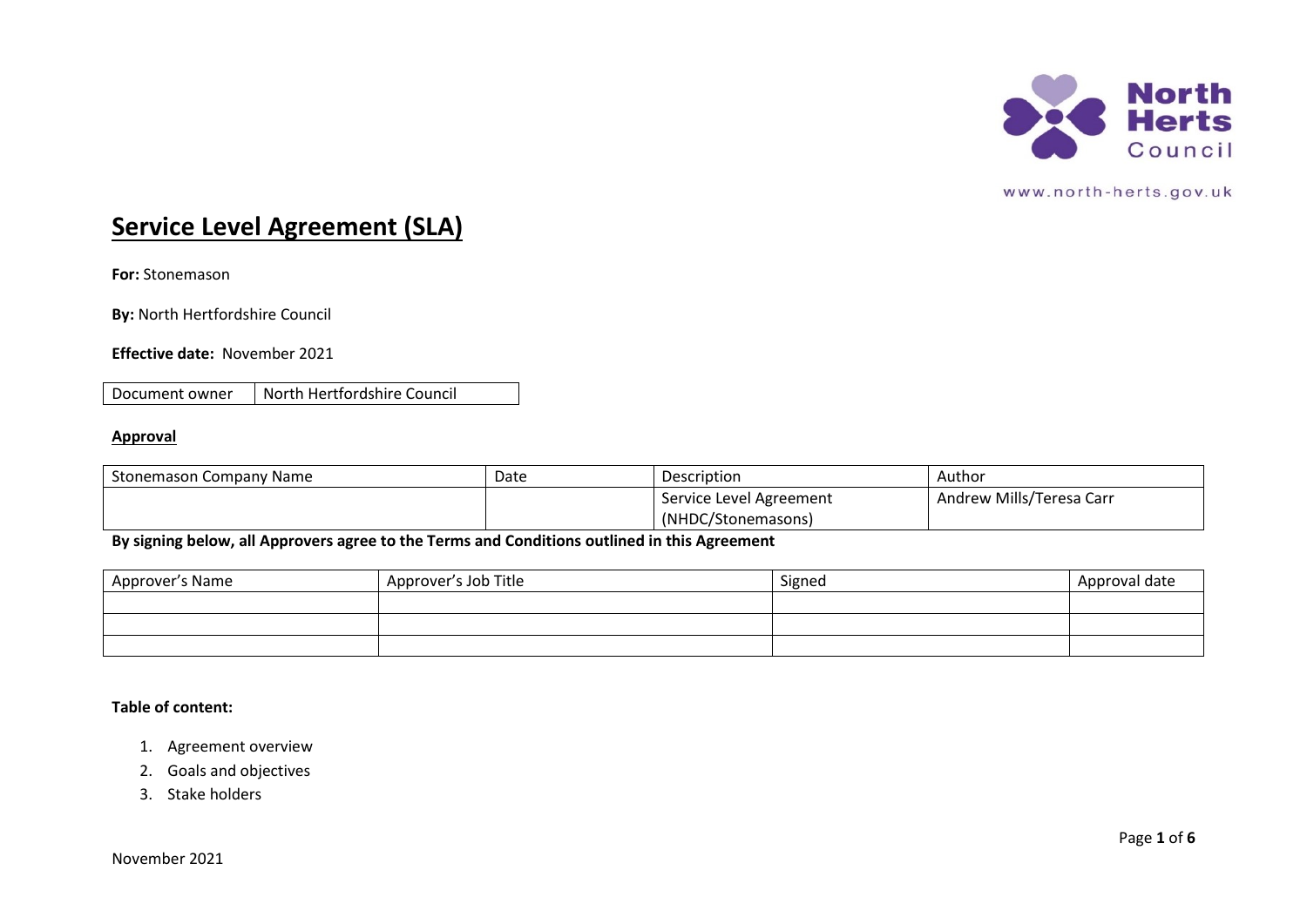

- 4. Periodic review
- 5. Service agreement
- 6. Grant Owner
- 7. Permitted Memorial Sizes

# **1. Agreement Overview**

This Agreement represents a Service Level Agreement (SLA) between Stonemasons and North Herts Council for the provision of information and communication required to support and sustain the Burials service.

This Agreement remains valid until superseded by a revised Agreement mutually endorsed by the Stakeholders. The Agreement outlines the parameters of all the NHC responsibilities and functions covered as they are mutually understood by the Stakeholders.

# **2. Goals and objectives**

The purpose of this Agreement is to ensure that the proper elements and commitments are in place to provide consistent service support and delivery to the customers by the Service Providers.

The goal of this Agreement is to obtain mutual agreement for the provision of information and communication between the Service Provider and customer.

The objective of this Agreement is to:

- Provide clear reference to service ownership, accountability, roles and responsibilities.
- Present clear, concise and measurable description of service provision to the customer.
- Match perceptions of the expected service provision with actual service support and delivery.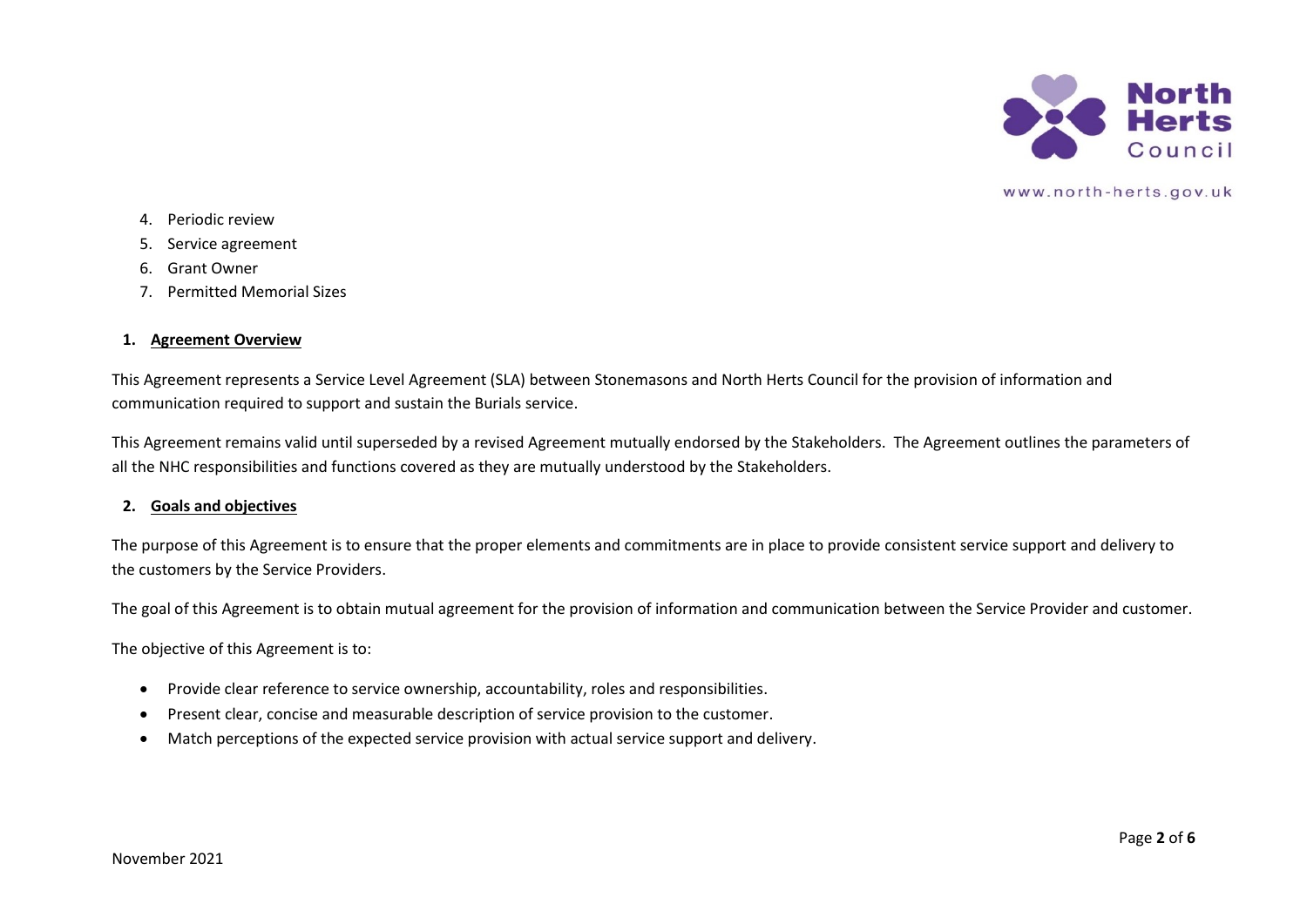

## **3. Stakeholders**

Service provider: North Herts Council

Customer: Stonemason

#### **4. Periodic review**

This Agreement is valid from the effective date outlined and is valid until further notice. This Agreement should be reviewed at a minimum once per year, however, in lieu of a review during any period specified, the current Agreement will remain in effect.

The document owner is responsible for facilitating regular reviews of this document. Contents of this document may be amended as required, provided mutual agreement is obtained from the Stakeholders and communicated to all affected parties.

## **5. Service Agreement**

#### **Service Provider**

## **The following detailed service parameters are the responsibility of the Service Provider in the on-going support of this document.**

An NHC officer from the Burials Team will be available between 09.00 – 16.00, Monday to Friday, to give information regarding cemetery plot numbers, grave grant owners and any other queries associated with the memorial permit application.

Stonemasons will be updated with any changes in NHC contact details as appropriate.

NHC staff and contractors will act with respect and co-operation to ensure the needs of the families are met as far as reasonably practicable.

Forms will be up-dated and the latest versions of all forms will be available on the NHC website.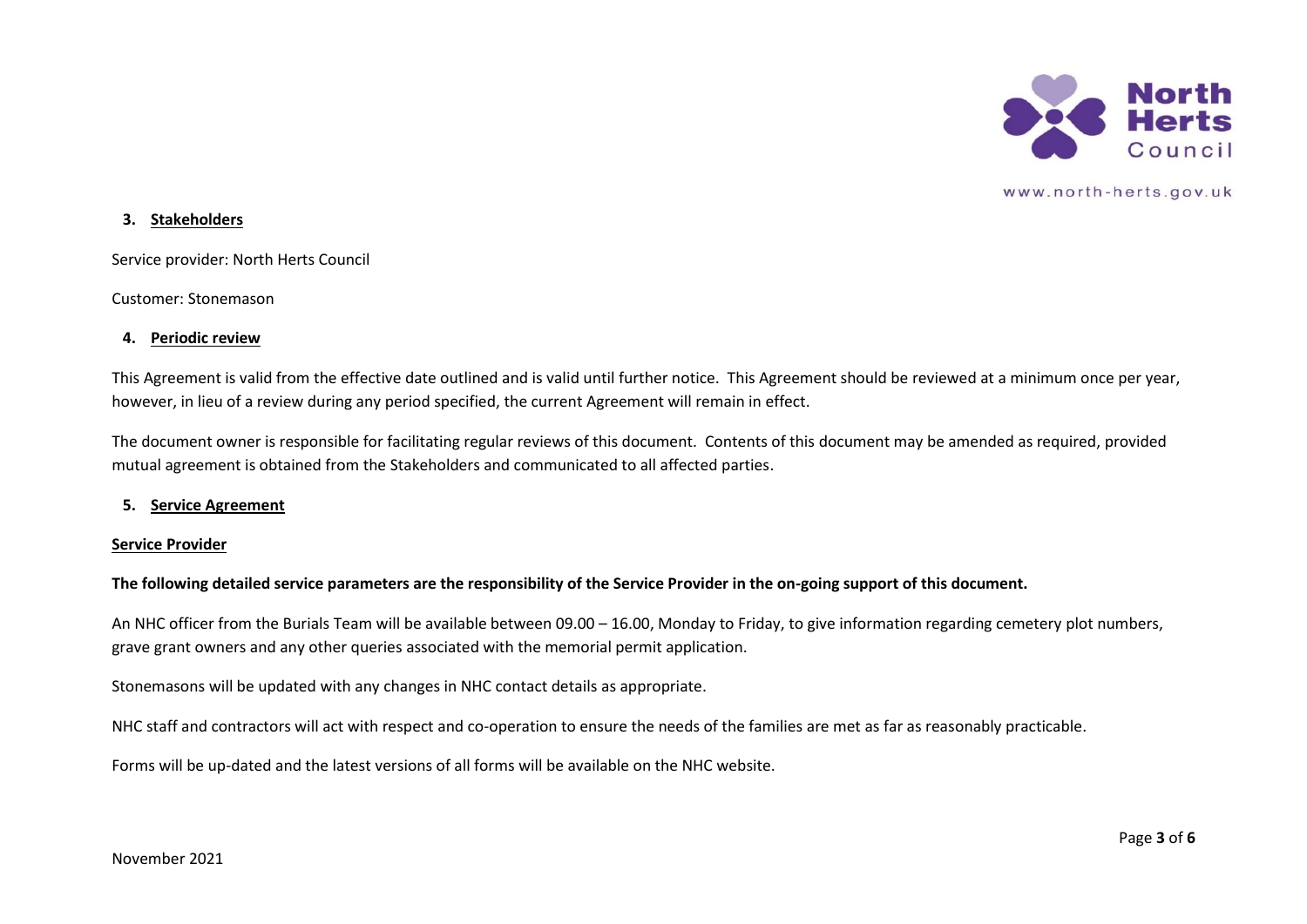

Stonemasons will be kept informed of any changes to procedures, terms and conditions, rules and regulations and fees in a timely manner which will be available for download from the NHC website.

The NHC website will be regularly up-dated to reflect these changes. It will be the responsibility of each Stonemason to check the NHC website for any updates using this link[:https://www.north-herts.gov.uk/home/community/births-deaths-marriages-and-civil-partnerships/burials-and-cemeteries](https://www.north-herts.gov.uk/home/community/births-deaths-marriages-and-civil-partnerships/burials-and-cemeteries)

NHC will operate a book and pay in advance service for all aspects of work. Payment will be invoiced by e-mailed payment link at the point of receiving the memorial permit application and permits will only be approved once payment for the application has been received. Stonemasons who wish to pay by any other means must have the agreement of the Service Manager Greenspace at NHC.

NHC will act within the Local Authorities Cemeteries Order 1977 and maintain accurate interment records.

Should NHC fail to meet the expectation of the Customer, details of our Comments, Compliment and Complaints process will be provided.

Stonemasons and those employed by them should be respectful to NHC Officers and NHC contractor staff at all times.

#### **Stonemason/Customer**

## **The following detailed service parameters are the responsibility of the Customer/Stonemason in the on-going support of this document.**



We confirm that we are in possession of adequate and current Public Liability Insurance and are able to produce the insurance certificate if requested to do so **(this box must be ticked).**



We confirm that we are in possession of an up-to-date Risk Assessment for carrying out all memorial removals and installations and are able to produce the Risk Assessment if requested to do so **(this box must be ticked).**



We confirm that we have the policies and procedures in place to ensure that our client/clients are fully aware of how their data will be used so as to progress their instructions with reference to a grave or interment at a cemetery managed by North Hertfordshire Council **(this box must be ticked).**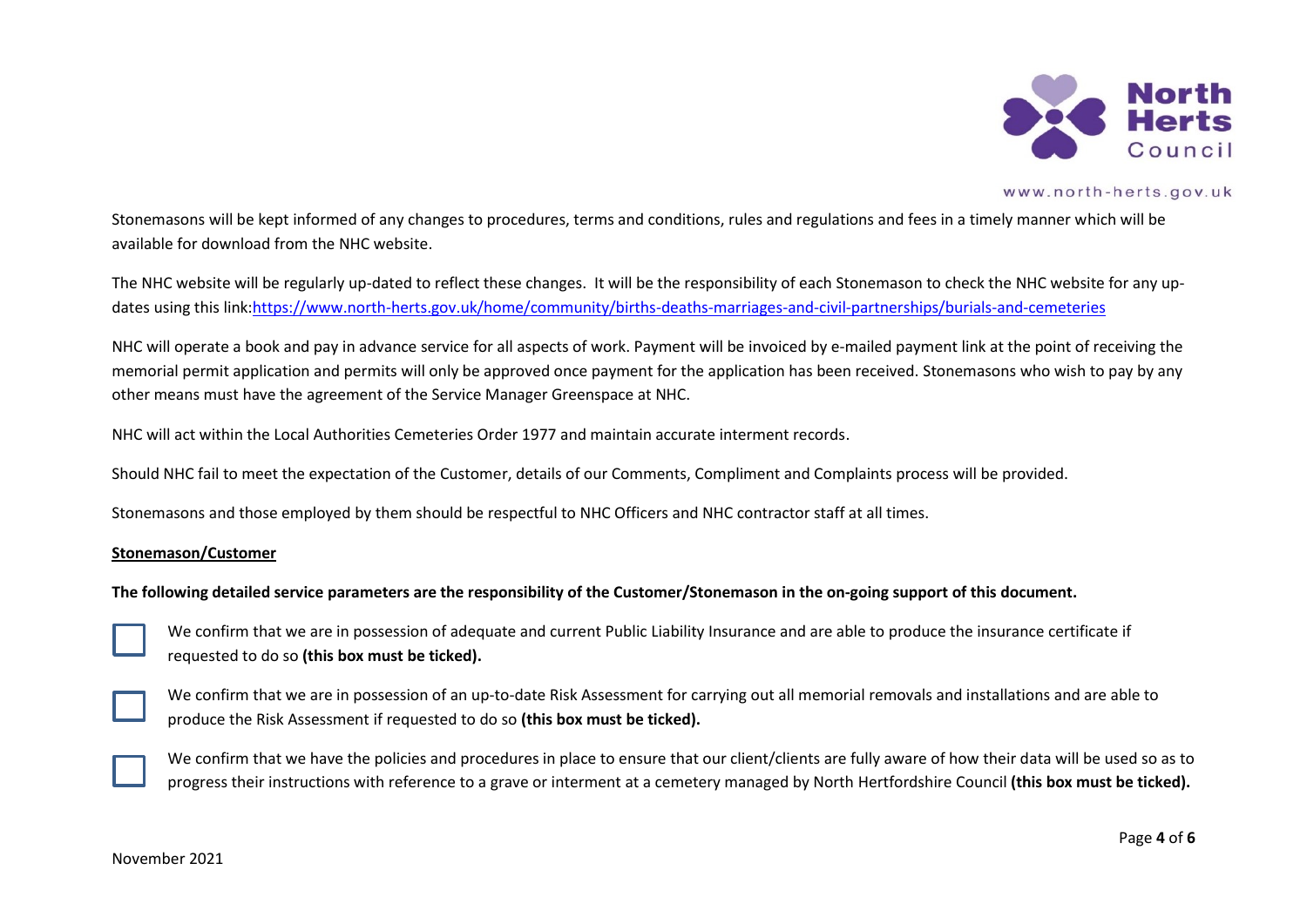

Stonemasons must complete the Memorial Permit Application with the correct information to enable NHC to approve the application, such as:-

- Grave Grant Owner details and signature. If unsure of the rightful Owner, please consult the Burials Team.
- The plot reference and Cemetery.
- E-mail address for the payment link.
- Exact dimensions of the memorial being applied for.
- Hand-drawn or photo illustration of proposed memorial.
- Exact wording on the memorial. If not in the English language, please provide an exact translation.
- If the application is for a renovation, a photograph of the existing memorial together with exact sizes need to be submitted with the application for the renovation to enable cross-checking by the Burials Team to ensure the application is a "like for like".

Any Memorial Permit Applications received on out-of-date forms, missing plot reference numbers, submitted with the Grave Grant Ownership boxes not ticked or missing exact dimensions and illustrations for the memorial, **will be rejected.**

Once the Stonemason has been sent a payment request for a memorial, we would expect to receive payment no later than 30 days from the date of the payment request. If payment is not received, the memorial permit application may be returned to the Stonemason and you will have to re-submit the permit.

Once payment has been received and the memorial permit approved, the permit will be scanned and sent to the Stonemason via e-mail.

Memorials must **ONLY** be placed on the grave space after the Stonemason has received an approved permit. Any memorials placed prior to the approved permit being received by the Stonemason, may result in the memorial being removed from the grave space at a cost to the Stonemason.